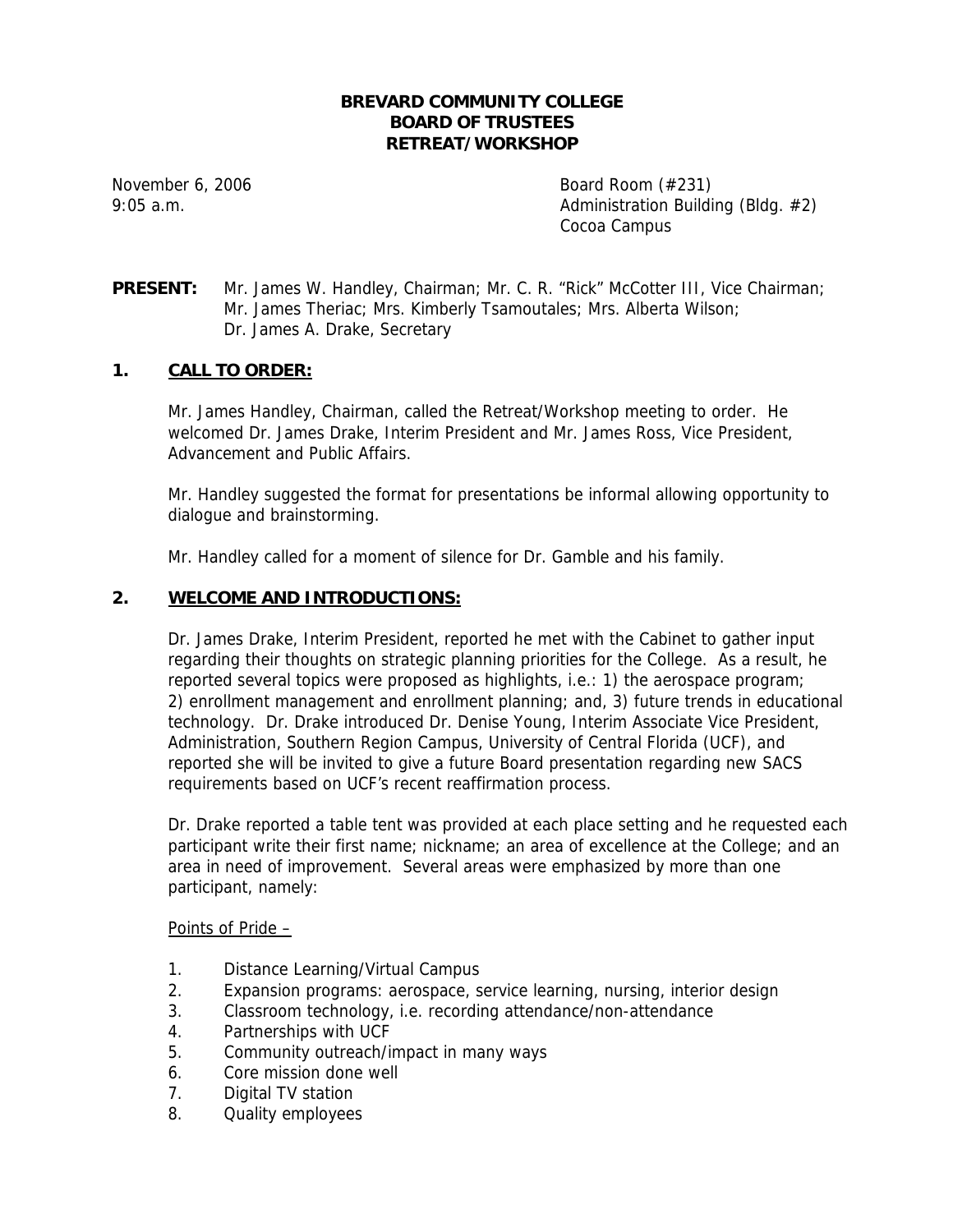Board of Trustees Retreat/Workshop November 6, 2006 Page -2-

## Areas in Need of Improvement/Opportunities –

- 1. Retention and recruitment
- 2. Faculty succession planning
- 3. Communication and marketing internal and external
- 4. Streamline all functions to achieve maximum efficiency
- 5. Career progression and incentive programs to retain good people
- 6. Opportunity to explore partnership potentials, i.e., future medical-related partnerships with the new University of Central Florida (UCF) College of Medicine.

## **3. BOARD DISCUSSION:**

#### a. Strategic Planning/SWOT Analysis/Environmental Scan

Mr. Frank Billings, Associate Vice President, Institutional Effectiveness & Strategic Management, presented the following documents: 2006 External and Internal SWOT Analysis; Environ-mental Scan FY's 2007-2008+; and, Strategic Plan Overview and Timeline. He also provided a copy of a power point presentation developed by Dr. Terri Manning, Central Piedmont Community College, entitled "The Millennial Generation – The Next Generation in College Enrollment," and reported it was an insightful perspective of the millennial generation and the impact on College enrollments during the next decade.

Mr. Billings recommended that during the strategic planning process the Board take into consideration the Florida Division of Community Colleges and Workforce Education requirements and linkages provided. In addition, he recommended adding an additional January component to the strategic planning timeline to allow for final identification of performance outcomes and measurable metrics for each Board initiative.

Mr. Billings summarized the top strengths, weaknesses, opportunities and threats revealed by the SWOT analysis. Discussion ensued. Mr. Handley stated that weaknesses identified in the internal SWOT should be analyzed by the administration for formulation of action plans for improvements. Textbook costs and standardization were discussed. A future workshop discussion regarding the topic of academic freedom was requested. Dr. Drake reported Ms. Robin Boggs, President, UFF-BCC, proposed a Board Advisory Group be formed consisting of a representative from each of the following classifications: hourly employee; salary employee; full0time faculty, and student to meet periodically with the Provosts and Board to improve communication and understanding.

## b. Future of Aerospace Program

Dr. Al Koller, Executive Director, Aerospace Program, reported on future changes and resulting opportunities for the College. He reported that the aerospace industry is coming to a crossroad and it is important to project patterns and strategize changes for the coming decade. Dr. Koller reported on opportunities in the following areas: 1) in the civil space business as the Crew Exploration Vehicle (CEV) and Heavy Launch Vehicle (HLV), will have final assembly at the Cape in the future, therefore training needs will exist for assembly technicians, engineering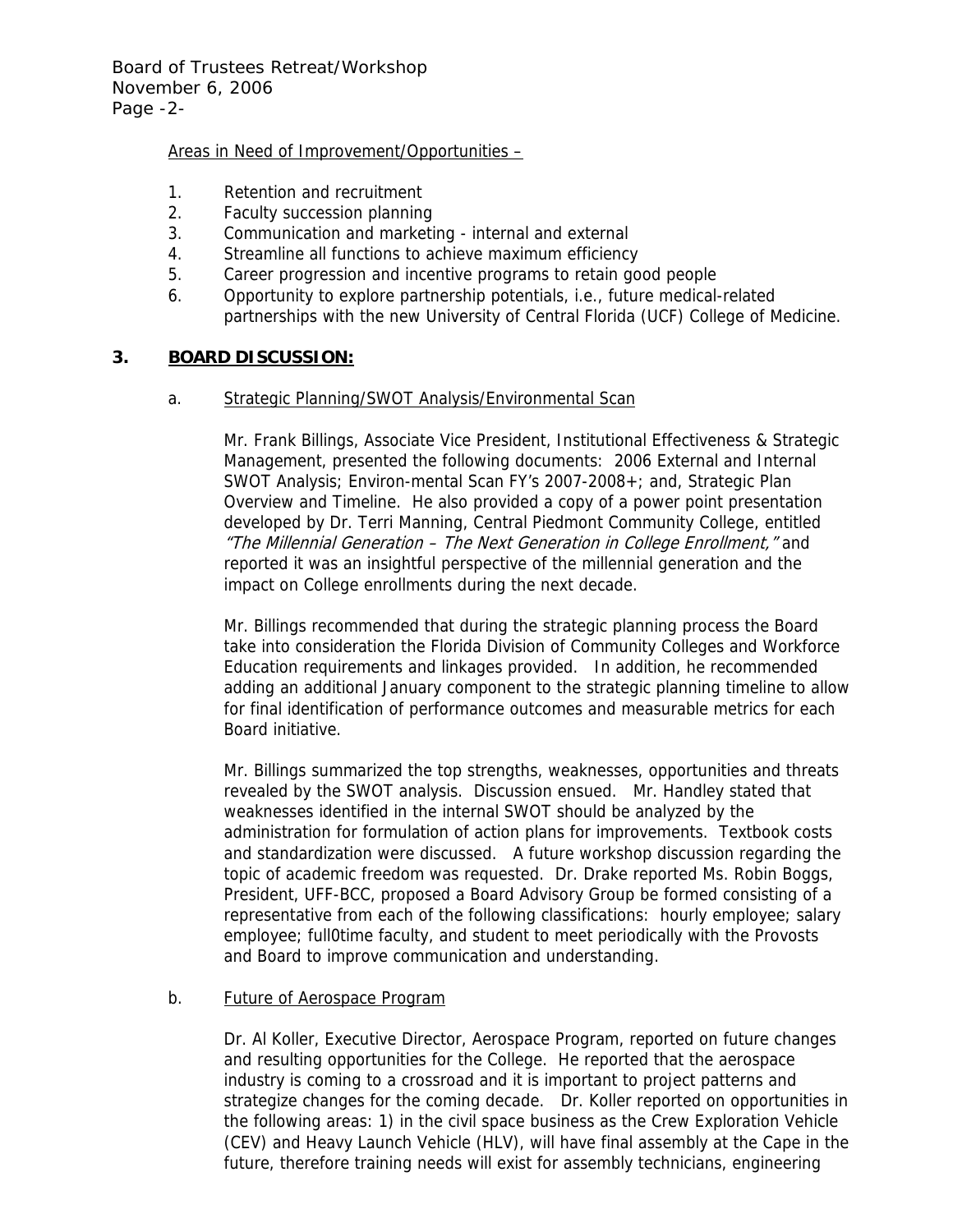Board of Trustees Retreat/Workshop November 6, 2006 Page -3-

> and support staff for this program; 2) additional GPS (Global Positioning System not radar) flight control personnel will be needed due to increased use of shared airspace, i.e. Unmanned Aerial Vehicles (UAVs), Very Light Jets (VLJs), and business charter flights; 3) commercial launch companies will be taking the place of NASA flights by 2008; and, 4) future space tourism.

(Mrs. Wilson arrived.)

Dr. Koller reported on other possible impacts and requirements that may arise due to aerospace industry changes, and suggested that BCC should be prepared to react. Mr. Handley suggested that BCC explore partnerships with UCF and FIT to begin plans to address these opportunities.

## c. History of Educational Technology

Dr. Drake, shared an article entitled "A Snapshot of American College Life," which summarized concerns regarding college and technological advances during the 1925-1930 timeframe. He reported the topics are strikingly familiar to concerns stated today. He further presented examples of typical educational technology during this timeframe.

(Lunch Break at 12:00 p.m. – Meeting Reconvened at 1:00 p.m.)

## d. Enrollment Management and Enrollment Planning

Dr. Brenda Fettrow, Vice President, Student Services, reported on two new enrollment concepts for the Board's consideration. She introduced Ms. Kathleen Peters, Dean, Enrollment Management, and reported that a meeting was held on November 3, 2006, at which time the proposed enrollment management planning process was announced. The Enrollment Management Planning Committee (EMPC) consists of 73 members, forming design teams of 20-25 members each. Dr. Fettrow reported that according to research, employees must be directly involved in the design of the process in order to facilitate a "cultural shift." The plan includes one, three and five-year goals with ongoing assessments to measure effectiveness.

Dr. Fettrow reported the first component of the plan, the Call Center, was successfully implemented in June 2006. The Call Center handles incoming phone calls and places outbound calls to individuals who expressed interest in the College, but did not enroll; or, courtesy calls to First Time in College (FTIC) students. Dr. Fettrow reported that although some students may consider some of the techniques as intrusive, research has shown extra guidance and mandates to be instrumental for student success and retention. Dr. Fettrow invited the Trustees input and/or participation at future meetings, with the next meeting scheduled for November 30. Dr. Fettrow further reported on a concept to expand educational access opportunities at BCC.

The Trustees concurred with the continued development and near-term implementation of the Enrollment Management Plan as presented, and also